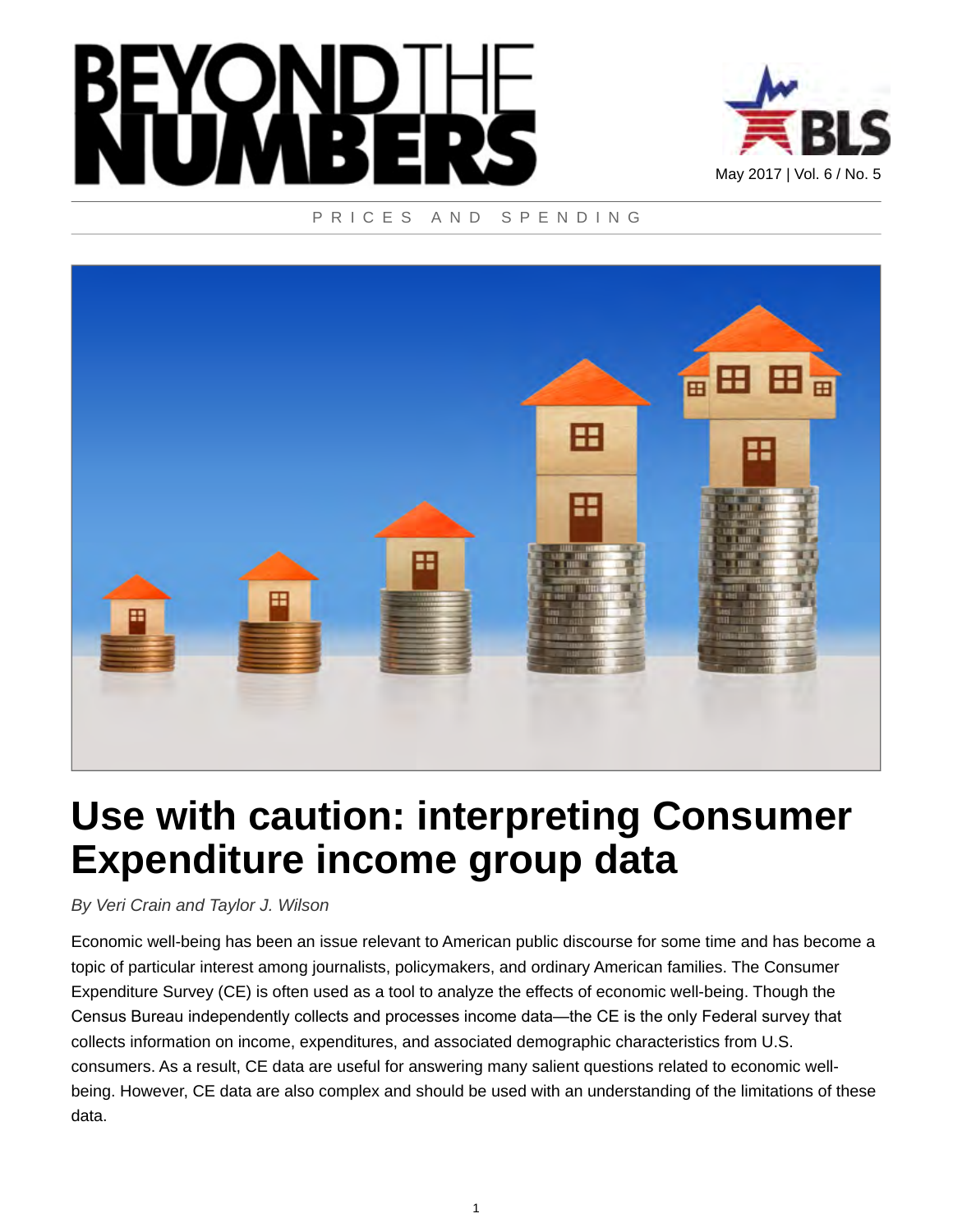This **Beyond the Numbers** article examines assumptions users often make regarding how the CE measures household wealth, by providing examples of the nuances in the data and composition of five household groupings. The examples provide a clearer snapshot of economic well-being found in the income quintiles. The article uses tabulations of households by quintiles of income before taxes that many researchers use to identify the "poor" and the "rich" in the CE data. These terms are subjective and potentially pejorative. Another common set of terms for these types of analyses are "low-income" and "high-income." These are also subjective terms, and they are imprecise for communicating the concept of economic well-being, which involves other measures of wealth (e.g. stocks, bonds, cash assets, etc.). Misunderstandings arise potentially when researchers use terms like "rich" and "poor" to describe households rather than focus solely on income measures. So, what are the common assumptions made about the economic well-being of the "poor" and "rich" when using CE data to compare income groups?

### **Quintile construction**

<span id="page-1-0"></span>One must first consider how the quintiles of income are constructed in the CE. The quintiles are based on pretax income, which is composed of wages and salaries, self-employment income, retirement fund cash benefits including Social Security, investment income, public assistance cash payments including Supplemental Nutrition Assistance Program benefits, unemployment and workers' compensation, veteran's cash benefits, regular contributions for support, meals as pay, and rent as pay. $^1$  $^1$  The sample households are ordered by income and an income rank is computed for each household (based on a cumulative distribution of each households' population weight). They are then assigned to 1 of 5 quintiles along the income distribution and are identified as lowest, second, third, fourth, and highest 20 percent.

When measuring the well-being of the households in each quintile, analysts should know what CE excludes from the definition of income as well as what it includes. The CE excludes noncash benefits such as housing subsidies, women, infants and children (WIC) benefits, school lunch subsidies, gifts received, waived tuition or fees, and professional services or medical benefits received from any source outside the household are not accounted for or identified anywhere in the survey and are not elements of pre-tax income. Owned assets and accumulated wealth are not considered pre-tax income, but these data are collected as part of the CE to provide a more complete picture of household wealth.

## **Discussion and examples**

To understand the lowest 20 percent in relation to economic well-being, consider other socio-demographic factors such as the household composition of those who populate the quintile. The household characteristics data found on the first page of each published CE annual table provide information that can help the user understand the expenditure and income data.

<span id="page-1-1"></span>**Selected characteristics.** Table 1 below uses selected items from the "consumer unit characteristics" section of [table 1](https://www.bls.gov/opub/reports/consumer-expenditures/2015/home.htm#table1) from the 2015 Consumer Expenditure Survey report. The estimates cited are from the publically available CE microdata. $_{-}^{2}$  $_{-}^{2}$  $_{-}^{2}$  The microdata allow users to manipulate the data at the household level and to select or create additional variables for analysis.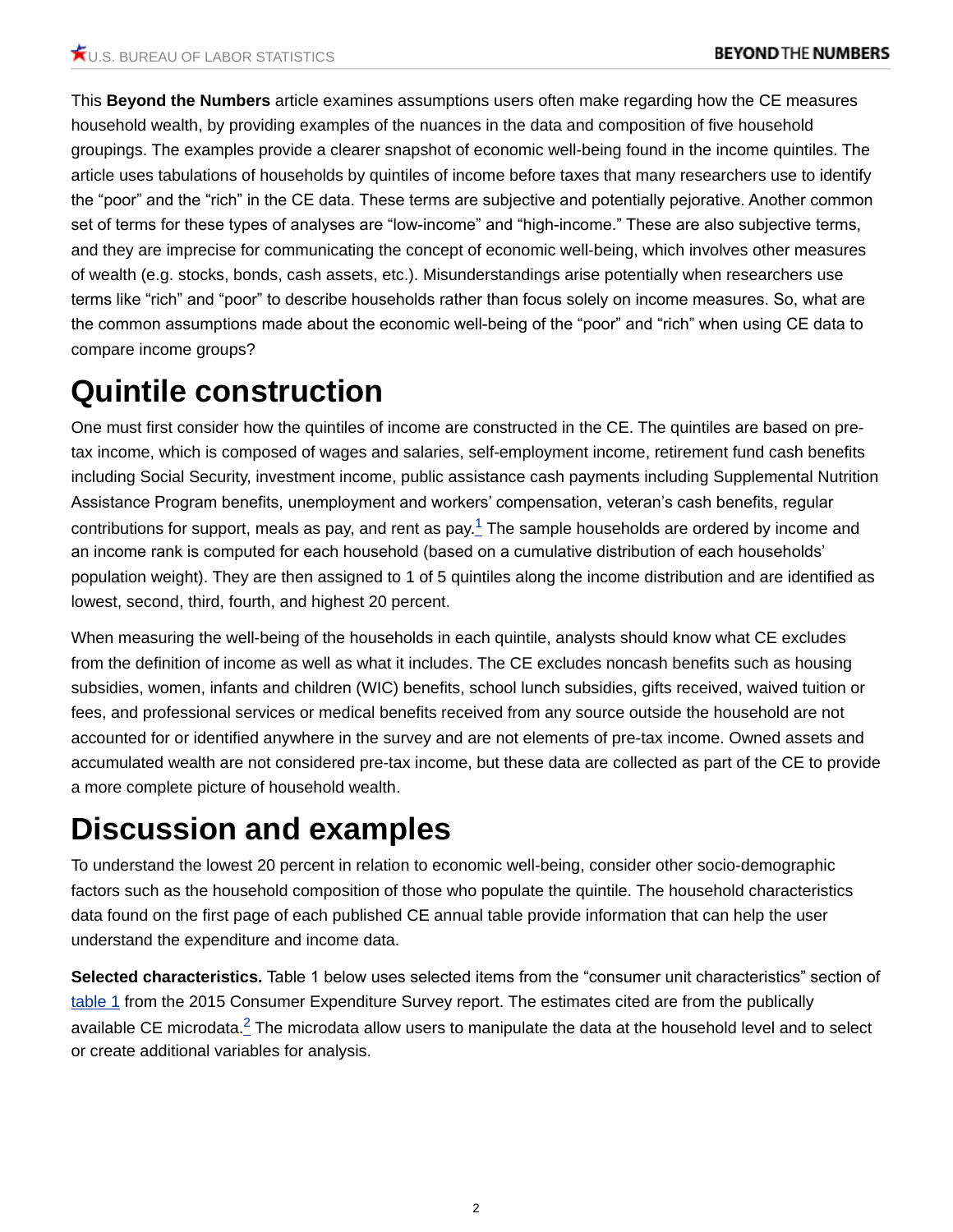|                                         | <b>All Consumer</b><br><b>Units</b> | Income quintile      |                      |                     |                      |                              |  |
|-----------------------------------------|-------------------------------------|----------------------|----------------------|---------------------|----------------------|------------------------------|--|
| Category                                |                                     | Lowest 20<br>percent | Second 20<br>percent | Third 20<br>percent | Fourth 20<br>percent | <b>Highest 20</b><br>percent |  |
| Number of consumer units (in thousands) | 128,427                             | 25,627               | 25,562               | 25,700              | 25,730               | 25,773                       |  |
| Lower income limit                      | (1)                                 |                      | \$19,572             | \$37,638            | \$62,587             | \$103,057                    |  |
| Income before taxes (mean)              | \$69,627                            | \$10,916             | \$28,343             | \$49,606            | \$80,813             | \$177,851                    |  |
| Age of reference person                 | 50.5                                | 53.3                 | 53.6                 | 49.3                | 47.9                 | 48.7                         |  |
| Average number in consumer unit         |                                     |                      |                      |                     |                      |                              |  |
| People                                  | 2.5                                 | 1.7                  | 2.2                  | 2.5                 | 2.9                  | 3.1                          |  |
| Children under 18                       | 0.6                                 | 0.3                  | 0.5                  | 0.6                 | 0.7                  | 0.8                          |  |
| Adults 65 and older                     | 0.4                                 | 0.4                  | 0.5                  | 0.4                 | 0.3                  | 0.2                          |  |
| Earners                                 | 1.3                                 | 0.5                  | 0.8                  | 1.3                 | 1.8                  | 2.0                          |  |
| Housing tenure                          |                                     |                      |                      |                     |                      |                              |  |
| Homeowner                               | 62                                  | 38                   | 53                   | 60                  | 73                   | 87                           |  |
| Homeowner with mortgage                 | 35                                  | 11                   | 18                   | 32                  | 52                   | 65                           |  |
| Homeowner without mortgage              | 27                                  | 27                   | 36                   | 28                  | 22                   | 22                           |  |
| Fruits and vegetables                   | 769                                 | 483                  | 621                  | 643                 | 863                  | 1,233                        |  |
| Fresh milk and cream                    | 140                                 | 94                   | 119                  | 125                 | 155                  | 205                          |  |

### **Table 1. Quintiles of income before taxes: average annual expenditures and select characteristics, Consumer Expenditure Survey, 2015**

 $(1)$  not applicable

<span id="page-2-0"></span>Source: U.S. Bureau of Labor Statistics.

The 2015 CE public-use microdata and CE quintiles of income before taxes tables were used to develop the examples to examine the demographic composition of the lowest and highest quintiles. Thirteen percent of the reference persons in the lowest 20 percent quintile identified themselves as college students. $^3$  $^3$  An additional 33 percent of the reference persons reported that they were retirees. Accordingly, 46 percent of the households ranked in the lowest quintile are at stages in the life-cycle where one would assume lower incomes might prevail. Homeownership data found on table 1 provides more clues to economic well-being. Table 1 shows that in the highest 20 percent quintile, 87 percent of households report as homeowners, with 22 percent of the total reporting as homeowners without a mortgage. The lowest quintile reports 38 percent as homeowners, with 27 percent of the total reporting as homeowners without a mortgage. Given the proportion of college students and retirees, who are assigned to the lowest 20 percent, one can assume that not all households within the lowest quintile represent the usual image of a "poor" household.

Homeownership is an example for which the use of "poor" versus "rich" labels can be misleading. In this case, the "poor" top the "rich" by 5 percentage points when it comes to homeownership without a mortgage. Homeownership, especially without a mortgage, is an indication of wealth that would not be reflected in the income category that establishes the basis for the quintiles.

**Cash contributions.** Investigation of the "cash contributions" expenditure category found in the published data table (table 1101) provides further evidence that one must use caution when using CE-defined income as a measure of well-being. For example, the 2015 detailed unpublished version of the quintiles of income before taxes table (available by request) reports that the lowest 20 percent had an average expenditure for gifts of stocks, bonds, and mutual funds to persons outside of the household of \$140.51. Less than 0.7 of 1 percent of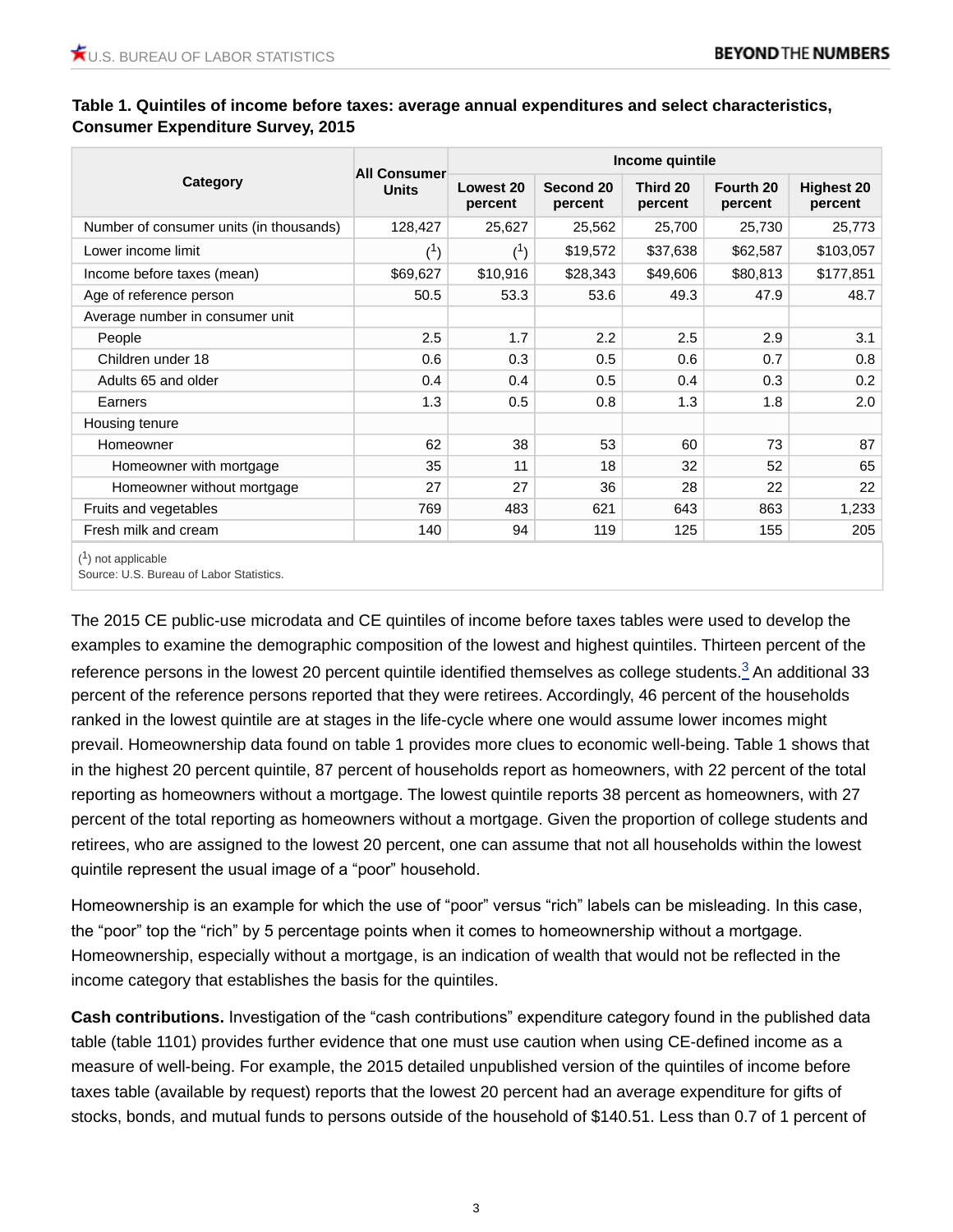these households reported such gifts, indicating that a small number of households categorized in this quintile collectively gave \$3.61 billion in stocks, bonds, and mutual funds to persons outside of the household. An example from the CE microdata reveals that one household reported just over \$10,000 in pre-tax income and a contribution of stocks, bonds, and mutual funds worth \$150,000. (See table 2.) This occurred only once in 2015, and not in any other year. One should examine patterns over time before drawing conclusions from just 1 year of the CE quintile table.

**Number of earners.** Table 1 lists the average number of earners per household in each quintile. These data show a higher number of earners corresponds to higher average household income for each successive quintile. The lowest 20 percent has an average of 0.5 earners per household, while the highest 20 percent has an average of 2.0 earners per household. Because income quintiles are based on household income, one might assume that households with more earners would report more income than households that have fewer earners. We can use the CE microdata to capture a clearer picture of earners. Chart 1 illustrates the 2015 frequency count of the number of earners in the lowest 20 percent and the highest 20 percent.



Chart 1. Frequency count of the number of earners in the income quintiles of the lowest 20 percent

Table 1, it shows that the household average income before taxes in the highest 20 percent is \$177,851. This figure might lead researchers to classify this group as the "rich" in their analysis.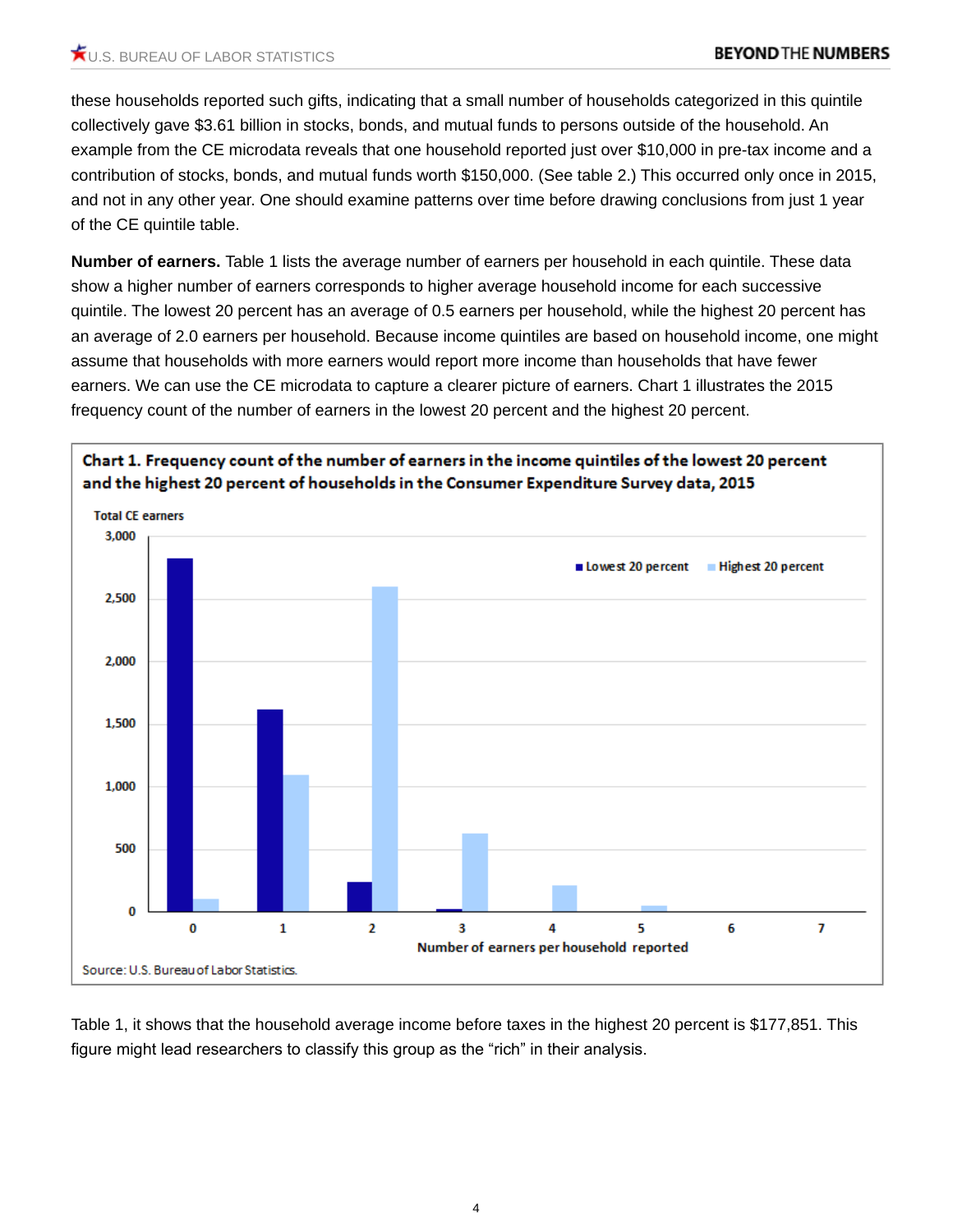| <b>Household identification</b><br>number | Number of<br>earners | Income before<br>taxes | Income per<br>earner | Gift to non-consumer unit of stocks, bonds,<br>and mutual funds |
|-------------------------------------------|----------------------|------------------------|----------------------|-----------------------------------------------------------------|
| 2995452                                   |                      | 103.000                | 103,000              |                                                                 |
| 3091693                                   |                      | 103,000                | 25,750               |                                                                 |
| 3105982                                   |                      | 10.536                 |                      | 150,000                                                         |
| Source: U.S. Bureau of Labor Statistics.  |                      |                        |                      |                                                                 |

#### **Table 2. Select examples of consumer units from the Consumer Expenditure Survey microdata, 2015**

Table 2 shows two observations from the 2015 public use microdata that fall into the highest 20 percent quintile. Both households report \$103,000 pre-tax income, but one household has four earners while the other has one earner. The average income per earner of \$25,750 in the former example may paint a far different picture of their lifestyle, compared to the latter. The microdata provide many variables one might choose for analysis; however, for this study, we hypothesize that the four-earner household consists of four sisters who pool their resources. They share with their four children a rented house located in a city with a high cost of living where the demand for domestic workers is high. The sisters are each self-employed, earning income by cleaning houses. They each work 50 hours a week and travel by public transportation to 3 different houses each day. The sisters have no assets other than their income. They receive no benefits from their employment and do not qualify for any public assistance. This scenario differs from what might be called the typical scenario of a "rich" family.

**Family size.** Another important characteristic to consider when using expenditures for food as a measure of well-being may be family size. Table 1 lists the average number of people per household in each quintile. The data show that in 2015, the average household size in the lowest 20 percent was 1.7 people, and the average household size of the highest 20 percent was 3.1 people. As with earners, household size grows with income across the quintile groups. Table 1 reports that households in the lowest 20 percent spent \$483 for fruits and vegetables and households in the highest 20 percent spent \$1,233. When one uses the average number of persons in each quintile to calculate a per capita average, the values change to \$284 and \$398 respectively. If one were to choose fresh milk and cream and apply the same calculation, the results change from \$94 and \$205 to \$55 per capita in the lowest 20 percent and \$66 per capita for the highest 20 percent. If one were conducting research about nutritional needs of children, the results could be further adjusted to take the average number of children under 18 into account. Using the average of 0.3 children under 18 from table 1 for the lowest 20 percent and 0.8 children for the highest 20 percent, one finds a per child average of \$314 for fresh milk and cream in the lowest 20 percent and a per child average of \$256 for the highest 20 percent. Of course, those researching nutritional needs might also want to consult other sources to assess the impact of food banks and the WIC program on meeting nutritional goals, which is not covered by the CE.

### **Words of caution**

CE data are complex and detailed. The data can be used for various types of analyses across disciplines. However, it is important for users to understand the caveats and nuances associated with the dataset, because these nuances often go undetected and lead to drawing inaccurate conclusions. The purpose of this article is to delve into the assumptions users often make about how the survey measures and presents income. The data are compiled through an objective collection process, whereas most analyses contain subjective inferences based on the data.